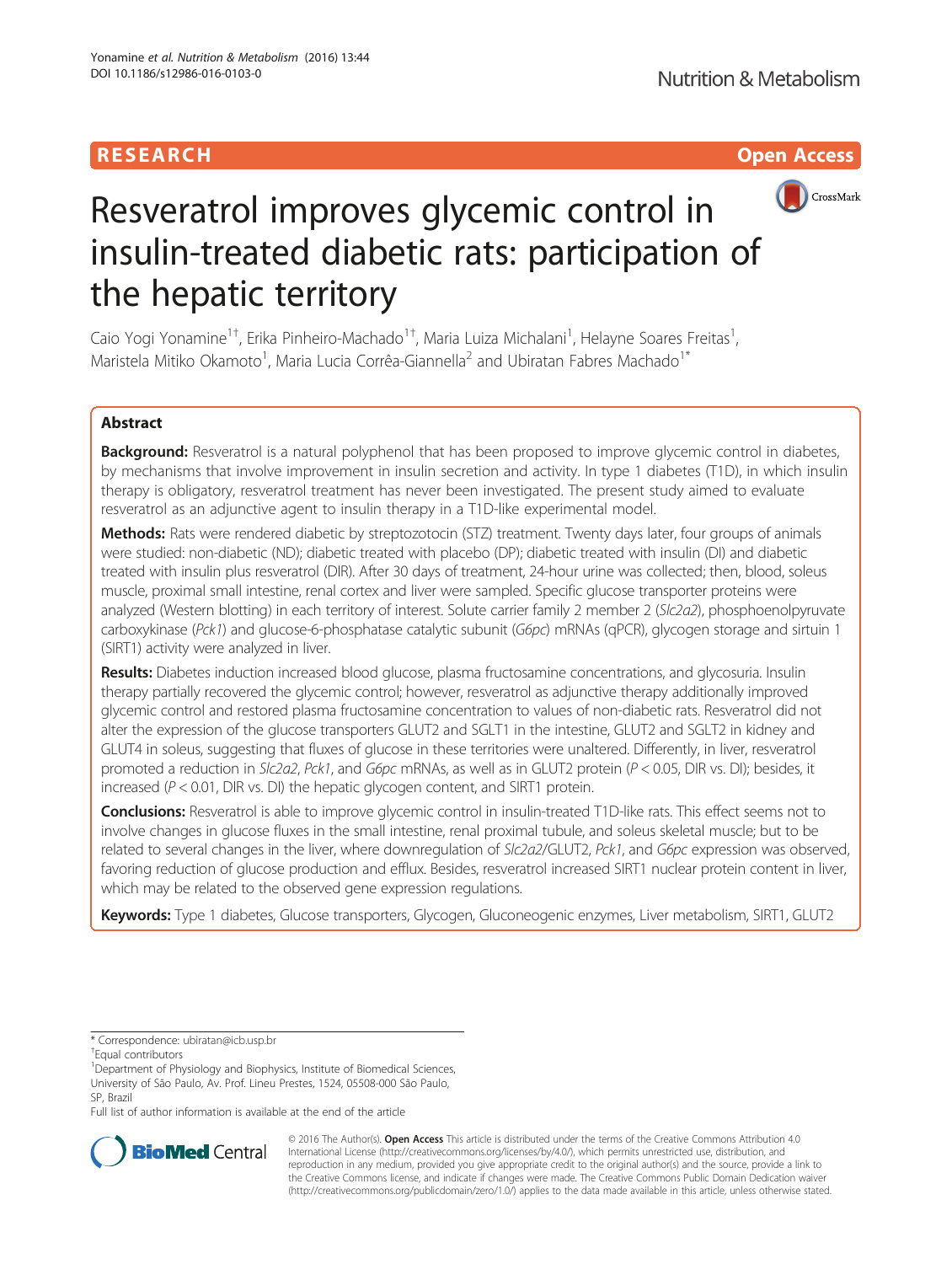## Background

Diabetes mellitus (DM) is an epidemic metabolic disease growing at exponential rate. Type 2 DM (T2D) accounts for around 90 % of all diabetes subjects, but type 1 DM (T1D) incidence is also increasing worldwide [\[1](#page-8-0)]. The failure of pancreatic beta cells to produce insulin, and the impairment of insulin action, play a central role in the disruption of glycemic homeostasis, leading to hyperglycemia, a hallmark of DM [\[2](#page-8-0)]. DM shows a complex scenario, including complications derived from the macro and microangiopathy development [\[3](#page-8-0)]. At present, optimized glucose control is recognized as the best approach to reduce the risk of diabetes chronic complications [[4\]](#page-8-0).

Insulin sensitizer agents, which could improve glycemic control, have been extensively investigated for treatment of T2D. However, the recent finding of insulin resistance in T1D patients [\[5, 6\]](#page-8-0) has driven attention to their use as adjunctive agents to insulin therapy [[7](#page-8-0)–[10](#page-8-0)]. Beyond several compounds tested to treat DM, resveratrol gained much attention in recent years [\[11](#page-8-0)]. Resveratrol is a natural polyphenol that belongs to stilbene class, widely found in several plant species, especially in grapes and blueberries [[12](#page-8-0)]. It is capable of activating NAD<sup>+</sup> -dependent histone deacetylase sirtuin 1 (SIRT1), the main mechanism related to its effects [\[11\]](#page-8-0). Numerous studies report a wide diversity of healthy-related properties of resveratrol, including management of diseases such as cancer, Alzheimer, obesity and DM [\[13\]](#page-8-0).

Regarding the potential effects of resveratrol in DM treatment, a glycemia-lowering effect was described in normal rats and mice [[14, 15](#page-8-0)], high-fat fed mice [\[16](#page-8-0)], T2D db/db mice [[17\]](#page-8-0), and T2D humans as well [\[11\]](#page-8-0). In these conditions, a reduction in insulin resistance has been described, and in some of the experimental models, a concomitant increase in insulin secretion was also observed [\[15](#page-8-0), [17](#page-8-0)]. However, it remains unknown whether improved glycemic control was cause or consequence of improved beta-cell function. Curiously, there are some reports suggesting that resveratrol could also decrease hyperglycemia in streptozotocin (STZ)-induced diabetic rats [[14](#page-8-0), [18](#page-8-0)–[20\]](#page-8-0), an insulinopenic model of DM considered a T1D-like condition, in which amelioration of pancreatic insulin secretion would be unexpected.

Glycemic homeostasis results from an orchestrated regulation of territorial glucose fluxes, which includes flows into and out of the extracellular/blood compartments [[21, 22](#page-9-0)]. Some of these fluxes of glucose are highly variable, even being tightly regulated, and they can alter blood glucose quite rapidly. These include glucose fluxes to blood from the intestine (postprandial absorption), liver (glucose production) and kidney (glucose reabsorption); and also glucose fluxes from blood to liver, skeletal muscle and adipose tissue, highlighting

these fluxes as the most variable and regulatable [[21](#page-9-0)–[23](#page-9-0)]. All these fluxes involve several distinct and complex mechanisms, and, in each territory, one or more glucose transporter isoforms play a key role [\[24](#page-9-0), [25](#page-9-0)]. In epithelial cells of proximal intestine and in renal proximal tubule, sodium glucose cotransporter 1 and 2 (SGLT1 and SGLT2), respectively, uptake glucose at the luminal membrane; whereas the facilitative glucose transporter 2 (GLUT2) effluxes glucose into the interstitium/blood side [[24](#page-9-0), [25\]](#page-9-0). In hepatocytes, GLUT2 performs a bidirectional flux of glucose, accordingly to the substrate concentration gradient, which is critical for cellular glucose production [[23](#page-9-0)]. Finally, the glucose uptake by muscle and adipose tissue occurs through the GLUT4, which can be acutely translocated to the plasma membrane in response to insulin [\[24](#page-9-0), [26](#page-9-0)].

Most of these glucose fluxes have been proposed to be altered in DM, and that would involve changes in the expression of specific glucose transporters. On the other hand, regulation of some glucose transporters has been proposed as important targets for the development of preventive and therapeutic approaches for DM [\[23, 26, 27](#page-9-0)]. In this context, resveratrol could modulate the expression of some GLUTs/SGLTs spread in many peripheral territories, and that might participate in its effect on glycemic homeostasis.

So far, the beneficial effects of resveratrol have been shown in rodent models of T2D, in T2D patients, and in untreated T1D-like rats. This latter condition does not contribute to the investigation of the potential benefits of resveratrol for T1D patients, because it does not reflect their real life situation, since they necessarily require insulin therapy. Thus, the present study aimed to investigate if resveratrol could act as an adjunctive agent to insulin therapy in a T1D-like experimental model. For that, insulin-treated STZ-rats were additionally treated with resveratrol; glycemic control and expression of glucose transporters in distinct territories involved on glycemic homeostasis were evaluated. Besides, because the hepatic GLUT2 expression was highly altered, glucose metabolism markers involved in the regulation of glucose fluxes and SIRT1 activity were also investigated in this territory.

## Methods

#### Animals and treatments

Forty 60-day old male Wistar rats weighing 250 g were obtained from the Animal Center of the Institute of Biomedical Sciences, University of São Paulo. The animals were housed in a room kept at constant temperature  $(23 \pm 2 \degree C)$ , in light/dark cycle  $(12/12 \text{ h})$ , receiving standard rat chow (Nuvilab CR1; Nuvital Nutrients S/A, Colombo, Paraná, Brazil) and tap water ad libitum.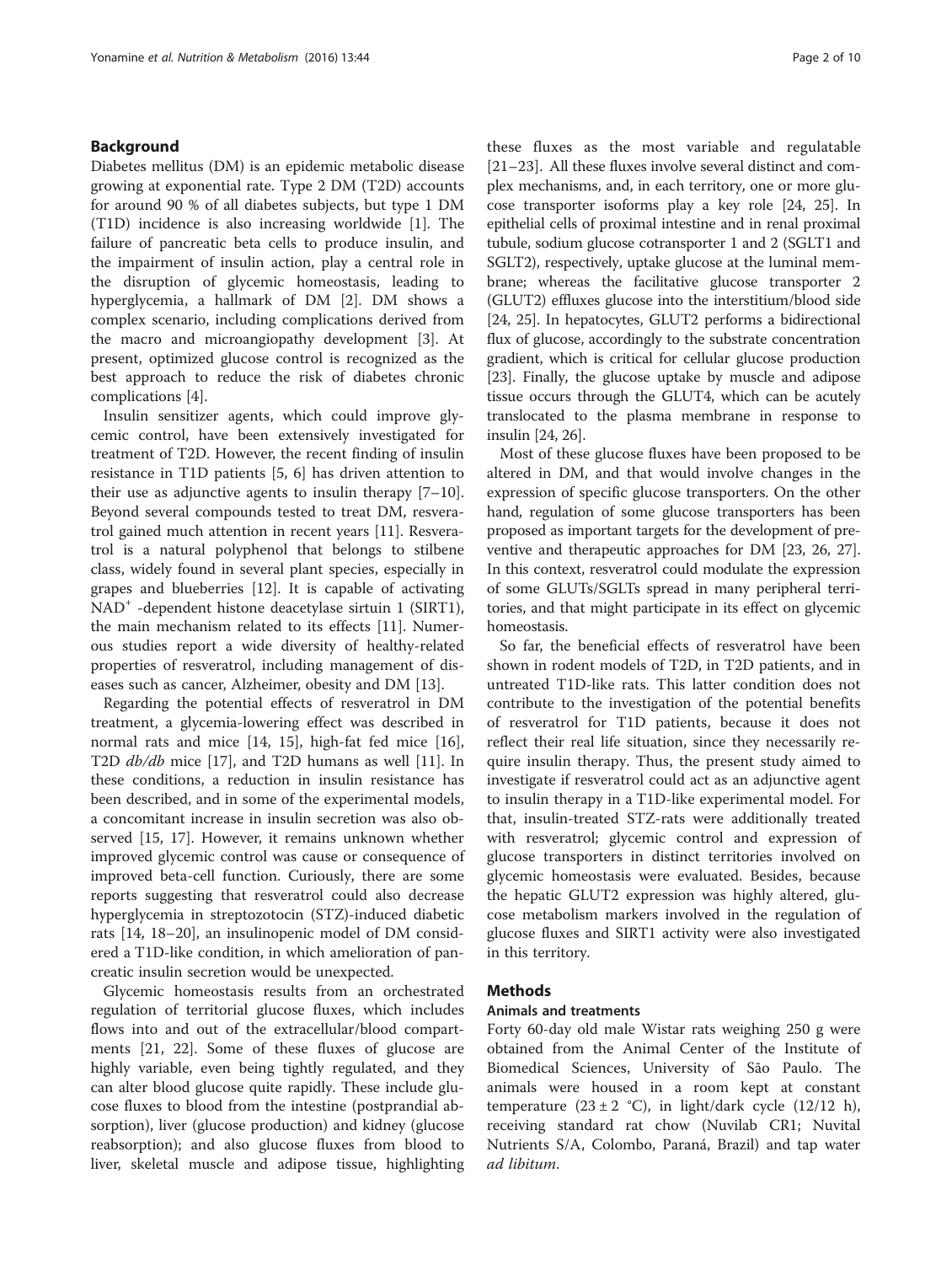At 75 days of life, animals were rendered diabetic by intravenous injection of STZ (Sigma Chemical Co, St Louis, MO, EUA) at a dose of 50 mg/Kg of body weight, solubilized in citrate buffer (pH 4.5); and control rats were injected with citrate buffer. The procedure was performed in halothane (Tanohalo®, Cristália, Itapira, SP, Brazil) anaesthetized animals.

Twenty days later (95-day old rats), a trial was performed to evaluate the efficiency of diabetes induction, and animals with a blood glucose concentration above 300 mg/dL (measured at 10:00 AM, after 4-hour food deprivation) were included in the study. Immediately, the animals were separated into four groups: nondiabetic control (ND); diabetic treated with 0.9 % NaCl as placebo (DP); diabetic treated with 5 U/day NPH insulin (Humulin®, Eli Lilly and Company, Indianapolis, IN, USA) (DI) and diabetic treated with 5 U/day NPH insulin plus 10 mg/Kg body weight resveratrol (Sigma-Aldrich, St. Louis, USA) (DIR). Insulin and resveratrol were subcutaneously and intraperitoneally injected, respectively. The treatments were conducted during thirty days, totalizing 50 days of diabetes duration. The experimental protocol was approved by the Ethical Committee for Animal Research of the Institute of Biomedical Sciences, University of São Paulo (#194/2013).

#### Sampling collection

At the end of the treatments, 24-hour urine was collected. Then, at 10:00 AM (after 4-hour food deprivation), the animals were anaesthetized with 60 mg/Kg sodium thiopental (Cristália®, Itapira, São Paulo, Brazil), and tail blood samples were collected for glucose concentration analysis. After, soleus muscle, liver, kidney and proximal small intestine were sampled and storage at –70 °C for further analysis. Additionally, immediately after liver sampling, blood was collected from the inferior vena cava, for fructosamine concentration analyzes in plasma. Kidneys were removed, and outside cortex slices were excised, as previously described [[28](#page-9-0)].

## Plasma fructosamine, blood glucose, and 24-hour urinary glucose excretion

Plasma fructosamine concentration was measured by a kinetic-colorimetric assay (Frutosamina, Labtest, Lagoa Santa, MG, Brazil) and blood glucose concentration by a glucometer (Accu-Check Active Basel, Switzerland). The 24-hour urine volume was measured, a sample was centrifuged at 1,000 g (10 min), and the supernatant was used to measure glucose concentrations by an enzymatic-colorimetric assay (Glicose Liquiform Labtest, Lagoa Santa, MG, Brazil); the results were expressed as 24-hour glucose excretion, taking into account the total urinary volume.

#### Hepatic glycogen content

Hepatic glycogen content was measured as previously described [\[29\]](#page-9-0). Briefly, 250 mg of liver tissue were treated for glycogen breakdown, and thus, glycogen was pelleted by ethanol/Na<sub>2</sub>SO<sub>4</sub> treatment. After hydrolysis, glycogen content was calculated based on the glucose concentrations in the samples, measured by an enzymatic-colorimetric assay (Glicose Liquiform, Labtest, Lagoa Santa, MG, Brazil).

## mRNA quantification by real-time polymerase chain reaction (qPCR)

Total RNA was isolated from approximately 100 mg of soleus skeletal muscle, and liver. The samples were processed accordingly to TRIzol® Reagent manufacturer specifications (Invitrogen, Carlsbad, CA, USA). The amount of total RNA in each sample was determined using a spectrophotometer (Gene Quant, PHARMACIA BIOTECH - Biochrom, Cambridge, UK). The integrity of RNA was verified by the presence of 18S and 28S bands and confirmed by a 1.5 % denaturant agarose gel electrophoresis exposed to ultra-violet light (Epi Chemi II Darkroom, UVP BioImaging Systems, Upland, California, CA, USA). The reverse transcriptase (RT) reaction was performed from 2 μg of total RNA, adding to the reaction: oligo dT (100 μg/mL), 10 mM of each dNTP, 5X First-Strand buffer and 2 μl (200 U/μl) of M-MLV Reverse Transcriptase (Promega, Madison, WI). The conditions of RT reaction were 65 °C for 10 min, followed by 37 °C for 60 min, and 95 °C for 10 min. The qPCR amplification was performed using Taqman® PCR master mix kit (Applied Biosystems Inc., Foster City, CA, USA) and carried out with StepOne Plus Instrument (Applied Biosystems Inc., Foster City, CA, USA). The PCR conditions were 1 cycle of 10 min at 95 °C and 40 cycles of 30 s at 95 °C, 60 s at 60 °C and 60 s at 72 °C. The method of  $2^{-\Delta\Delta Ct}$  was adopted for analysis. The genes analyzed were: solute carrier family 2 member 4 ( $Slc2a4$ ), solute carrier family 2 member 2 ( $Slc2a2$ ), phosphoenolpyruvate carboxykinase 1 (Pck1), glucose-6 phosphatase catalytic subunit (G6pc). The reference gene used was beta-2-microglobulin  $(B2m)$ , accordingly to RefFinder software analysis. The used primers are depicted in Table [1](#page-3-0).

#### Evaluation of protein expression by Western blotting

Membrane fractions were prepared as previously described [[28, 30, 31\]](#page-9-0). Liver and kidney samples were processed in the same way. The samples were homogenized in buffer solution (100 mM Tris pH 7.5, 10 mM EDTA, 10 % SDS, 10 mM sodium fluoride, 10 mM sodium pyrophosphate and 10 mM sodium orthovanadate); the homogenate was centrifuged at 1,200 g (15 min), the resulting supernatant was centrifuged at 12,000 g (20 min), and the final pellet was suspended in the same buffer as an enriched plasma membrane fraction. Soleus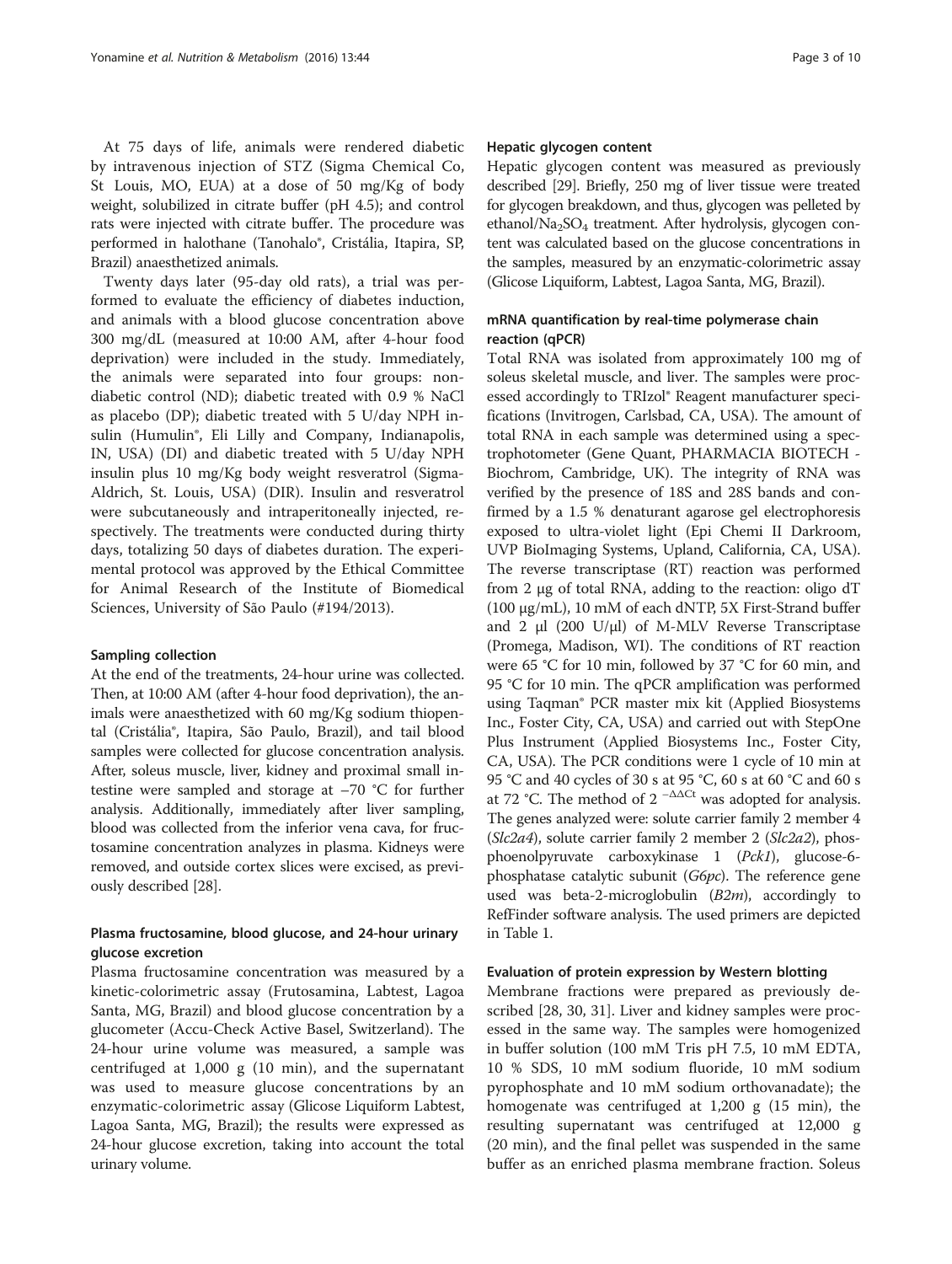| Gene   | Primers sequence                                    | Dye        | Assay ID            |
|--------|-----------------------------------------------------|------------|---------------------|
| Slc2a4 | Sense: 5'-GGC TGT GCC ATC TTG ATG AC-3'             | <b>FAM</b> | AI5IQJM 186914021 1 |
|        | Anti-sense: 5'-CAC GAT GGA CAC ATA ACT CAT GGA T-3' |            |                     |
| Slc2a2 | Inventoried                                         | FAM        | Rn00563565 m1       |
| Pck1   | Inventoried                                         | <b>FAM</b> | Rn01529014 m1       |
| G6pc   | Inventoried                                         | <b>FAM</b> | Rn00689876 m1       |
| B2m    | Inventoried                                         | FAM        | Rn00560865 m1       |
|        |                                                     |            |                     |

<span id="page-3-0"></span>Table 1 Details for the primers and identification (ID) codes of the Taqman Gene Expression Assays used for real-time polymerase chain reaction (qPCR)

SIc2a4 solute carrier family 2 member 4, SIc2a2 solute carrier family 2 member 2, Pck1 phosphoenolpyruvate carboxykinase 1, G6pc glucose-6-phosphatase catalytic subunit, B2m beta-2-microglobulin

muscle samples were homogenized in the same buffer, centrifuged at 760 g (10 min), and the supernatant was directly used as a total membrane fraction (plasma membrane and microsomes). Proximal small intestine samples were homogenized in the same buffer, centrifuged at 3,000 g (10 min), the supernatant was centrifuged at 12,000 g (30 min); and the pellet was used as an enriched plasma membrane fraction.

Total protein content in the samples was determined by Bradford method (Bio-Rad Laboratories, Hercules, CA, USA). Equal amounts of protein  $(40 \text{ to } 60 \mu g, \text{ ac-}$ cordingly to the tissue) were electrophoresed, transferred to nitrocellulose membrane and immunoblotted, accordingly to the tissue, with anti-GLUT4 (EMD Millipore, Billerica, MA, USA, #07-1404), anti-GLUT2 (EMD Millipore, #07-1402), anti-SGLT1 (Millipore, #07-1417) and anti-SGLT2 (Santa Cruz, Dallas, TX, USA, #98975) antibodies. The appropriate secondary conjugated antibody was used accordingly to manufacturer specifications, followed by enhanced chemiluminescence (ECL) procedure. The optical density of the blots was analyzed using Image J software (National Institutes of Health, Bethesda, MD, USA), and the densities of the respective lanes, stained by Ponceau, were used for normalization. The results were expressed as arbitrary units, related to mean of the controls, which was set as 1.0.

### Nuclear content of SIRT1

Nuclear proteins were extracted from liver samples as previously described [[5,](#page-8-0) [32\]](#page-9-0). Briefly, 0.3 g of liver tissue was pulverized in nitrogen, and suspended in ice-cold phosphate buffer saline with 0.2 mM dithiothreitol and 0.2 mM phenylmethylsulphonyl fluoride. After 1,000 g centrifugation (10 min), the pellet was incubated in a hypotonic buffer (10 min), followed by 12,000 g centrifugation (1 min). The pellet was resuspended in a high salt concentration buffer, incubated for 20 min, and centrifuged again at 12,000 g (2 min). The final supernatant was recovered as the nuclear protein fraction. All procedure was performed at 4 °C, and the total protein concentration of the samples was determined by the Bradford method (Bio-Rad Laboratories). Samples were stored at -80 °C for further analysis. Equal amounts of nuclear proteins were subjected to immunodetection as described above, using anti-SIRT1 antibody (Cell Signaling Technology, MA, USA mAB#8469).

#### Statistical analysis

All data were expressed as mean ± standard error of the mean (SEM). The results of four groups were matched by one-way analysis of variance (ANOVA), with Student-Newman-keuls as a post-test. Differences were considered statistically significant at  $P < 0.05$ .

### Results

## Resveratrol improved glycemic control

Table [2](#page-4-0) shows data related to the metabolic control. As expected, blood glucose and plasma fructosamine concentrations, as well as 24-hour urinary glucose content were significantly higher in diabetic rats (DP vs. ND,  $P < 0.001$ ). In both DI and DIR groups, there was a reduction in blood glucose  $(P < 0.001)$  to levels similar to those observed in non-diabetic rats. Glycosuria also decreased after insulin treatment (DI vs. DP,  $P < 0.01$ ), and resveratrol induced an additional reduction (DIR vs. DI,  $P < 0.001$ ), although glycosuria still remained higher in comparison to non-diabetic rats. Fructosamine concentration decreased in the DI group, and a further reduction was observed with resveratrol (DIR vs. DI,  $P < 0.001$ ), achieving mean value similar to that observed in non-diabetic rats.

## Slc2a4 and GLUT4 expression in soleus

To investigate the skeletal muscle regulation of glucose disposal, and its participation in glycemic regulation, the Slc2a4 mRNA and its GLUT4 protein were measured in soleus muscle (Fig. [1](#page-4-0)). Both mRNA, and protein reduced by  $\sim$  55 % in muscles from diabetic rats ( $P$  < 0.01 vs. ND). Insulin treatment restored both mRNA and protein expression, and resveratrol did not alter the effect of insulin.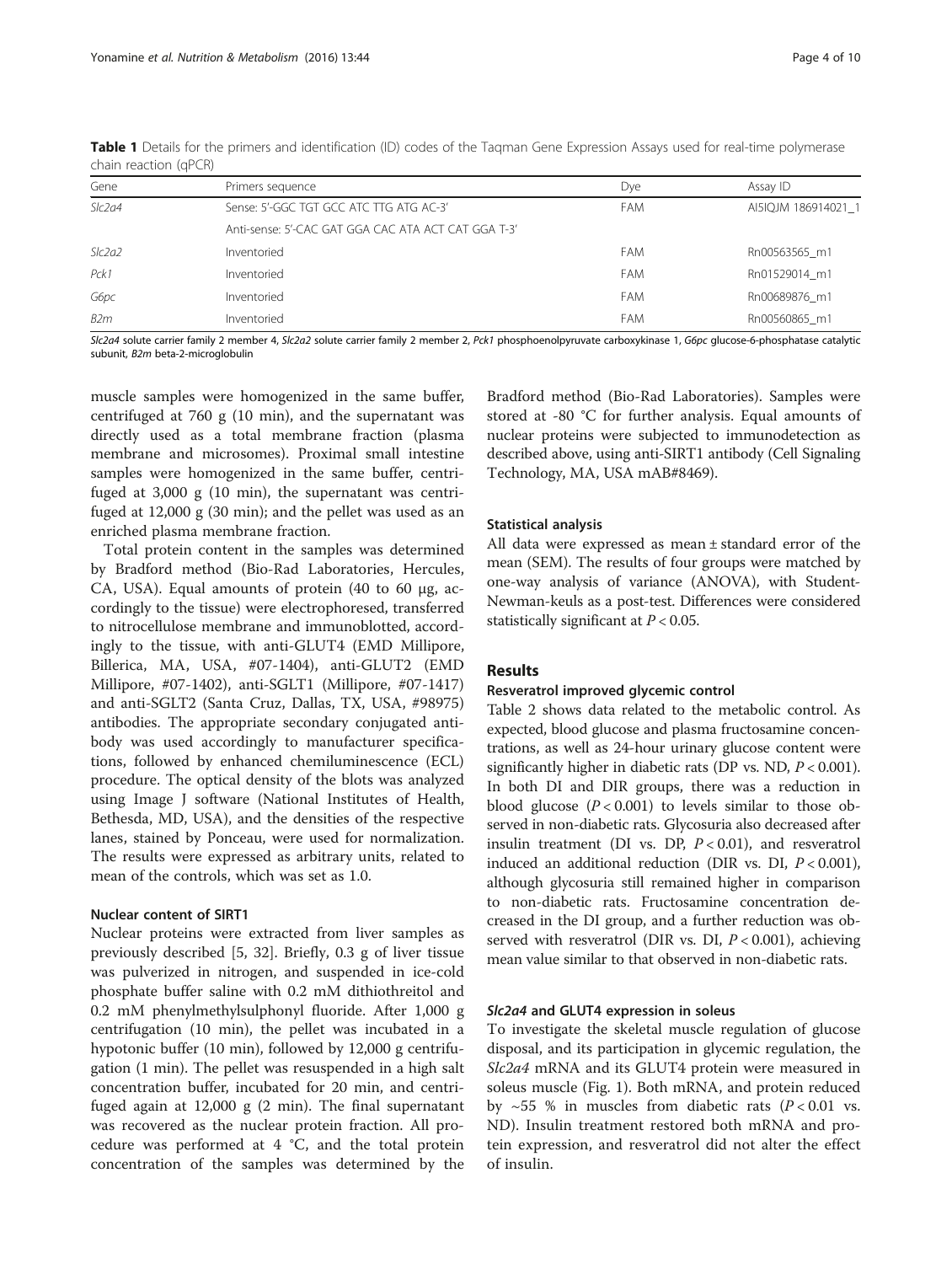|                       | ΝD             | DР                | DΙ                          | DIR                                                         |
|-----------------------|----------------|-------------------|-----------------------------|-------------------------------------------------------------|
| Body Weight (g)       | $416 \pm 10.8$ | $294 \pm 15.7***$ | $354 + 7.4***$              | $363 + 9.5***$ ###                                          |
| Blood glucose (mg/dL) | $125.2 + 2.5$  | $502.1 + 18.7***$ | $140 + 27.5$ <sup>###</sup> | $153 + 31.0$ <sup>###</sup>                                 |
| Glycosuria (mg/24 h)  | $2.7 \pm 0.9$  | $234 + 20.9***$   | $162 + 23.7******$          | $59.2 \pm 5.4$ *****§§§                                     |
| Fructosamine (µMol/L) | $98.7 + 4.3$   | $205 + 11.0***$   | $138 + 4.6***$              | $84.6 + 11.3$ <sup>\\\ters\test{\sigma_n\$\$\$\$\$}\$</sup> |

<span id="page-4-0"></span>Table 2 Characteristics of the non-diabetic (ND), diabetic rats treated with placebo (DP), with insulin (DI) and with insulin plus resveratrol (DIR)

Data are mean  $\pm$  SEM of nine to ten animals, and were compared by one-way ANOVA, Student Newman-Keuls post test. \*P < 0.05, \*\*P < 0.01 and \*\*\*P < 0.001 vs ND;<br>##P < 0.01 and ###P < 0.001 vs DP;  $^{655}P$  < 0.001 vs DI

## Resveratrol decreased GLUT2 expression in liver, but not in intestine and kidney

To investigate other territorial fluxes of glucose which could be involved in the resveratrol-induced whole-body improvement of glycemic control, expression of glucose



Student-Newman-Keuls post-test

transporters was evaluated in the proximal small intestine (Fig. [2a](#page-5-0) and [b](#page-5-0)), renal proximal tubule (Fig. [2c](#page-5-0) and [d](#page-5-0)), and liver (Fig. [2e\)](#page-5-0). The GLUT2 expression did not change in the proximal small intestine in any experimental condition, as well as its correspondent luminal sodium-glucose coupled transporter SGLT1. In renal proximal tubule, DM increased GLUT2 (DP vs. ND, P < 0.05), an effect that was not significantly reversed by insulin with or without resveratrol. Differently, the expression of the luminal SGLT2 in proximal tubule was reduced by DM (DP vs. ND,  $P < 0.01$ ), which also was not altered by insulin with and without resveratrol. Finally, in liver, GLUT2 protein increased in response to DM (DP vs. ND,  $P < 0.05$ ), insulin treatment tended to reduced it, but a significant reduction was observed only with the administration of resveratrol to insulin therapy  $(P < 0.01$  vs. DP and  $P < 0.05$  vs. DI).

Resveratrol regulates glucose metabolism markers in liver Slc2a2 mRNA (Fig. [3a](#page-6-0)) was modulated exactly as the GLUT2 protein in the liver. DM increased Slc2a2 mRNA, insulin treatment partially reduced it, but only the adjunctive treatment with resveratrol restored it to non-diabetic levels (DIR vs. DP,  $P < 0.001$ ; DIR vs. DI  $P < 0.05$ I).

The expression of Pck1 mRNA (Fig. [3b\)](#page-6-0) was similarly regulated. DM increased Pck1 mRNA (~3.2-fold,  $P < 0.001$  vs. ND), insulin treatment partially reduced it  $(P < 0.001$  vs. DP), and that was exacerbated with resveratrol  $(P < 0.001$  vs. DP;  $P < 0.05$  vs. DI), which brought mean expression to the level observed in non-diabetic animals.

G6pc mRNA (Fig. [3d\)](#page-6-0) tended to increase in diabetic rats, and insulin therapy made that significant (DI vs. ND,  $P < 0.05$ ). Importantly, the resveratrol treatment reversed the insulin-induced increase in G6pc mRNA (DIR vs. DI,  $P < 0.05$ ), restoring its expression to the level observed in non-diabetic rats.

Finally, the hepatic glycogen content (Fig. [3d\)](#page-6-0) was not altered by insulin therapy, but was recovered by the adjunctive treatment with resveratrol  $(P < 0.001$  vs. DP;  $P < 0.01$  vs. DI), becoming higher than in non-diabetic rats ( $P < 0.01$  vs. ND).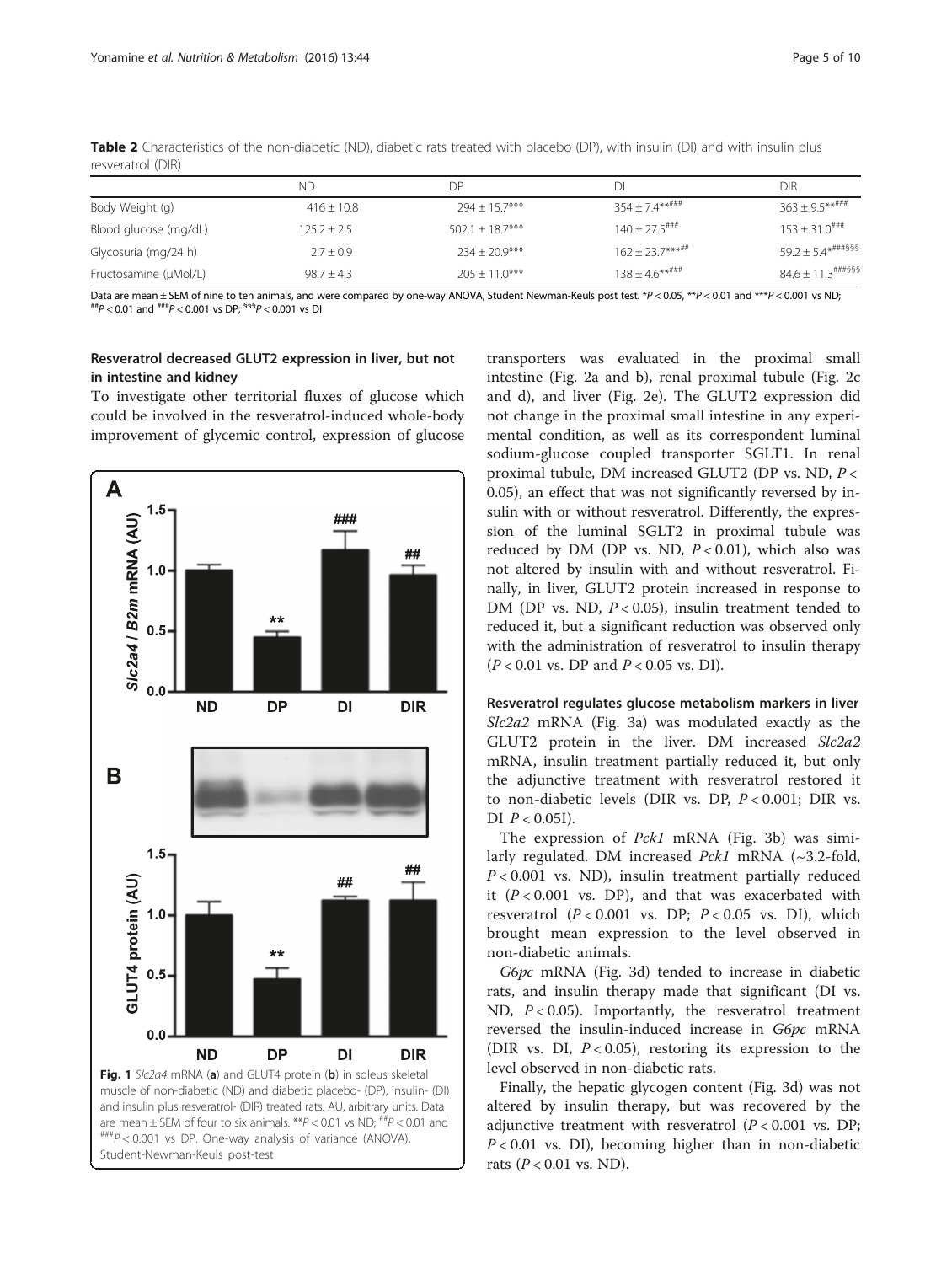<span id="page-5-0"></span>

#### Resveratrol increased nuclear SIRT1 content in liver

Resveratrol effects have been proposed to be mediated by SIRT1, which, once activated in the nucleus, may impair transcriptional activity. The nuclear content of SIRT1 in the liver was unaltered in diabetic rats insulintreated or not (Fig. [4](#page-6-0)). However, the adjunctive treatment with resveratrol induced a 3-fold increase in the nuclear content of SIRT1 (DIR vs. all groups,  $P < 0.01$ ).

## **Discussion**

The present study was carried out to investigate if resveratrol would improve glycemic control in T1D-like rats under insulin therapy. As expected, insulin treatment did not completely restore glycemic control, because it is difficult to mimic endogenous insulin secretion [[5](#page-8-0)], which is also observed in T1D patients [\[33](#page-9-0)]. Resveratrol revealed a powerful adjunctive effect, being able to induce a strong additional reduction in glycosuria and to bring fructosamine concentrations to values similar to those observed in non-diabetic rats. This improvement in glycemic homeostasis seems to be related to increased insulin sensitivity in the liver, with a consequent reduction in glucose efflux.

Streptozotocin (STZ) treatment of rats is known to induce a specific pancreatic beta cell necrosis, leading to an insulinopenia syndrome [[34\]](#page-9-0), similar to the immunologic induced beta cell necrosis in T1D human, except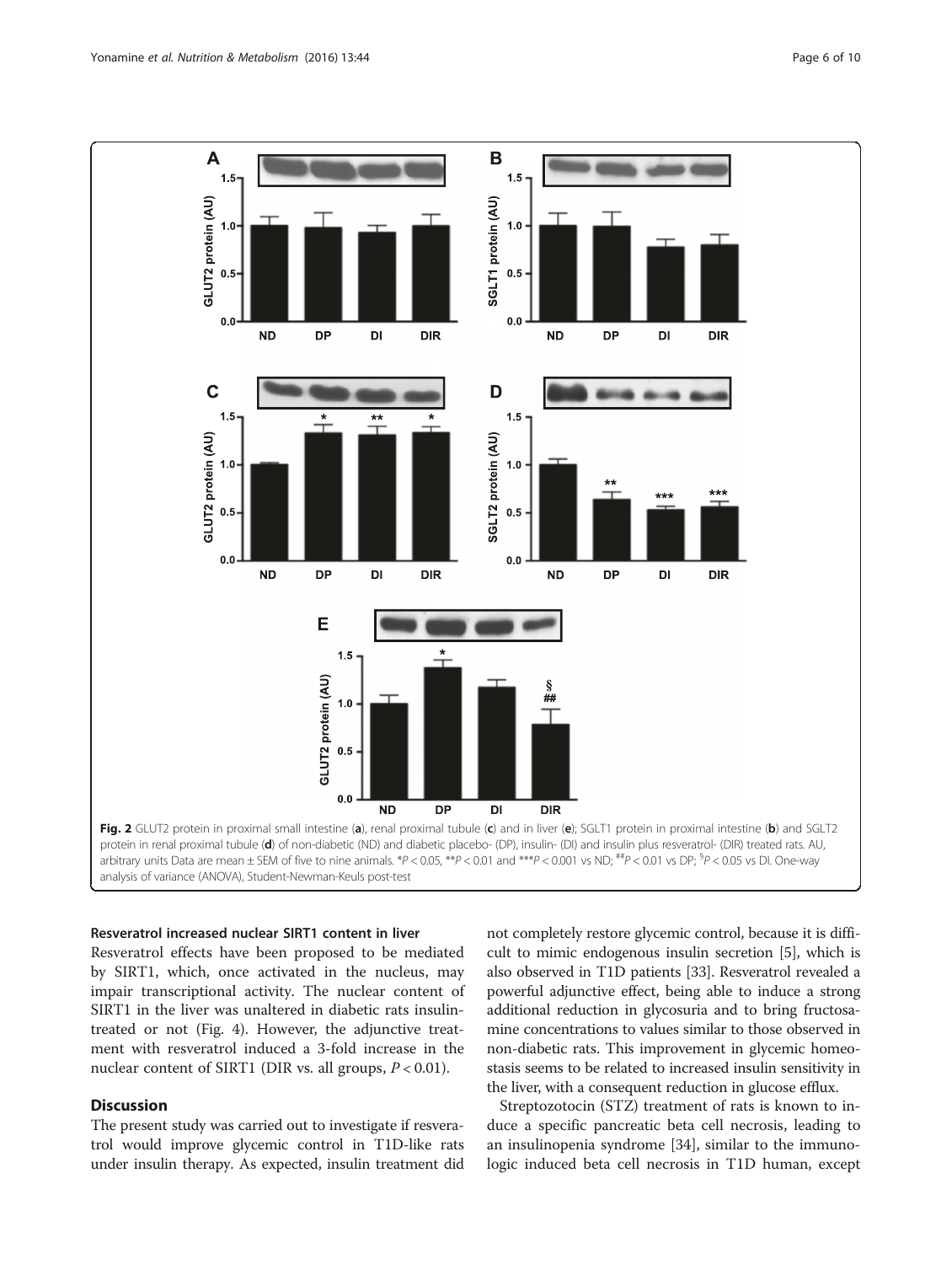<span id="page-6-0"></span>



by the extension of the beta cell lack, which is more pronounced in humans.

Several reports have proposed that resveratrol improves glycemic control in animals and humans with DM [[11](#page-8-0)], most of them conducted in T2D [\[11, 15](#page-8-0), [17](#page-8-0), [35](#page-9-0)]. Besides improvement in insulin sensitivity, an improvement in insulin secretion has also been reported to participate in resveratrol effects [[15](#page-8-0), [16](#page-8-0)]. Thus, potential benefits of resveratrol in T1D should be limited. However, some studies were performed in T1D-like STZ rats not treated with insulin, and a resveratrol-induced effect was clearly detected, such as reduction in blood glucose from 525 to 450 mg/dL [\[18](#page-8-0)] and from 469 to 373 mg/dL [\[19\]](#page-8-0). These data highlight the insulin sensitizer effect of resveratrol, but its use in T1D without concomitant insulin therapy would be proscribed. Considering that, we evaluated resveratrol as adjunct to insulin therapy in T1D, which has never been investigated.

The present results revealed the impressive effect of resveratrol as adjunct to insulin therapy in T1D-like rats based on fructosamine decay. The serum fructosamine includes all glycated plasmatic proteins produced over the last 2-3 weeks, reflecting recent changes in glycemic control. Since peripheral insulin concentration is unchangeable in this T1D model, the glucose-lowering effect must have been achieved due to changes in one or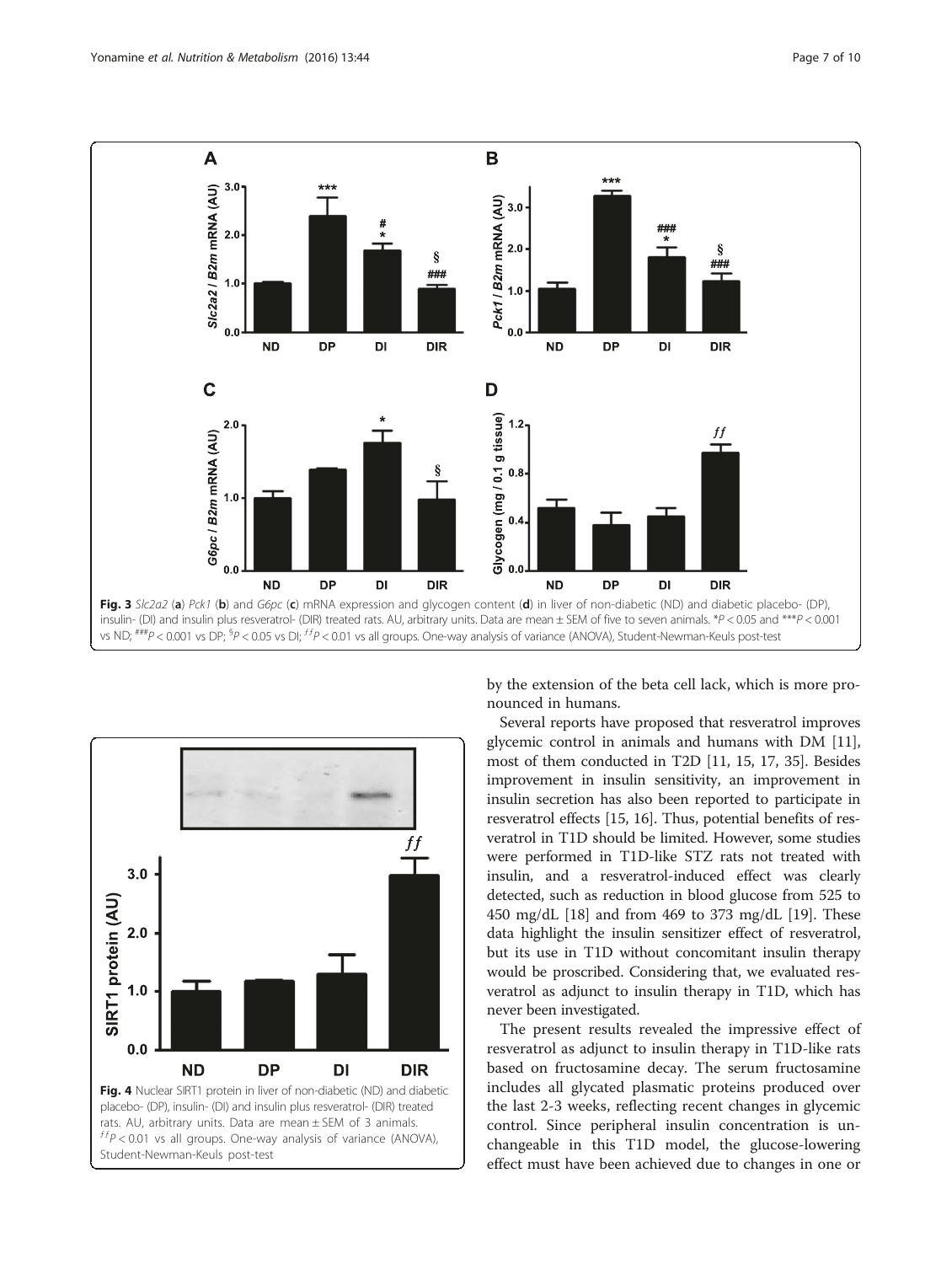more peripheral flux of glucose, which invariably is accompanied by changes in the glucose transporters expression.

Participation of improved skeletal muscle glucose uptake by resveratrol has already been proposed. Piceatannol, a metabolite of resveratrol, was shown to increase AMPK phosphorylation, GLUT4 translocation, and glucose uptake in L6 myocytes [\[12\]](#page-8-0). Besides, in muscle from 2-week STZ-diabetic rats not receiving insulin, 7-day resveratrol treatment increased soleus GLUT4 content to a value similar to that observed in insulin-treated animals [[14](#page-8-0)]. We observed a decreased Slc2a4/GLUT4 expression in diabetic rats, and that was completely recovered by insulin treatment, as reported elsewhere [[5,](#page-8-0) [36](#page-9-0)]. Resveratrol administration did not modify muscle Slc2a4/GLUT4 expression in comparison to insulin alone, showing that, as adjunctive therapy in T1D, this compound does not improve glucose clearance by skeletal muscle.

SGLT1- and GLUT2-related increase in intestinal glucose absorption has been proposed in T2D patients [[37](#page-9-0)] and 2-week STZ-diabetic rats [\[38](#page-9-0)]. However, modulation in SGLT1 and/or GLUT2 in T1D-like long-term models has never been clearly reported. In the present study, we did not observe alterations in either SGLT1 or GLUT2 proteins in diabetic rats, regardless of the treatment employed, suggesting that modifications in the intestinal glucose absorption rate do not contribute to the observed changes in glycemic homeostasis induced by resveratrol. We did not find previous studies which evaluated the effects of resveratrol in intestinal SGLT1 and GLUT2 expression.

It has been extensively reported that inhibition of renal glucose reabsorption by SGLT2 inhibitors contributes to blood glucose reduction, and that is a recent therapeutic approach to DM treatment [\[27](#page-9-0)]. STZ-diabetic rats revealed increased Slc5a2 mRNA expression [[39\]](#page-9-0); however, SGLT2 protein expression was not investigated. On the other hand, in mice, DM-induced regulation of SGLT2 is controversial, being reduced in STZ-diabetic mice, but increased in db/db and Akita mice [[40](#page-9-0)], pointing out to the complexity of this regulation. In the present study, 7 weeks of DM duration in STZ-diabetic rats decreased SGLT2, and neither insulin nor insulin plus resveratrol altered this pattern of expression. Differently, GLUT2 has been clearly described to increase after 4 weeks of DM [[28](#page-9-0), [31\]](#page-9-0), as observed here; and insulin reversed this effect. Overall, since resveratrol altered neither SGLT2 nor GLUT2 expression, there is no data to support a resveratrol-induced reduction in renal glucose reabsorption, which could contribute to improving glycemic control.

Relevant results were obtained in the liver. GLUT2 protein increased in diabetic rats and was partially reduced by insulin therapy, in agreement with previous work [[31\]](#page-9-0). Remarkably, the adjunctive treatment with resveratrol promoted a further decrease in GLUT2 content, restoring the protein levels to those of non-diabetic rats. Besides, parallel regulations were detected in Slc2a2 mRNA expression, indicating a transcriptional modulation. Since a reduction in GLUT2 expression has been related to reduced hepatic glucose efflux in several conditions, such as the Fanconi-Bickel syndrome [[41\]](#page-9-0) and the Foxa $3^{-/-}$  mice [\[42](#page-9-0)], this result points out the hepatic territory as responsible for the beneficial effects of resveratrol.

To deepen the investigation of liver participation, some markers of glucose metabolism, which have been related to impaired glycemic homeostasis in DM [\[43](#page-9-0)], were analyzed. The expression of the pivotal gluconeogenic enzyme Pck1, which increased in DM, was only restored to non-diabetic levels by treatment with insulin plus resveratrol. G6pc expression tended to increase in DM, and insulin therapy did not reverse this effect, as it was expected, considering the repressor effect of insulin on G6pc gene [[44](#page-9-0)]. However, the resveratrol treatment restored the G6pc expression to the non-diabetic levels. These findings reveal the resveratrol-induced increase in the local insulin sensitivity, and anticipate a reduction in hepatic glucose production and efflux [[45](#page-9-0), [46\]](#page-9-0). Indeed, in the liver of diabetic rats not treated with insulin, resveratrol was reported to increase the insulin signaling pathway activity [\[47\]](#page-9-0), and restored PEPCK expression [\[14\]](#page-8-0) and G6Pase activity [\[48\]](#page-9-0). However, resveratrol effect upon hepatic glucose metabolism, as adjunctive therapy to insulin in T1D had never been previously investigated.

Increased deacetylase activity of SIRT1 was extensively proposed as the major mechanism by which resveratrol induces beneficial effects in several tissues [\[11](#page-8-0)]. However, in the liver, this effect was far from being demonstrated. Indeed, in the liver of STZ-diabetic rats not receiving insulin, resveratrol increased Sirt1 mRNA [\[18](#page-8-0)], but had no significant effect on the cytosolic protein [[49\]](#page-9-0); besides, in the liver of insulin resistant KKAy mice, an increase in SIRT1 protein, supposedly measured in a homogenate, was reported to be increased in only one mouse [[50\]](#page-9-0). We are showing for the first time a resveratrol-induced robust increase in nuclear SIRT1 protein, which might be involved in the regulation of the hepatic glucose metabolism-related genes investigated.

Interestingly, despite proposals that resveratrol-induced improvement in glycemic homeostasis could involve suppression of gluconeogenic enzymes expression [\[11,](#page-8-0) [48](#page-9-0)], and that this effect could be mediated by increased SIRT1 activity [\[11, 18](#page-8-0), [49](#page-9-0), [50\]](#page-9-0), previous studies suggested the opposite. Activation of SIRT1 in isolated hepatocytes was reported to increase [\[51\]](#page-9-0), whereas SIRT1 knockdown in mice was reported to decrease [[52](#page-9-0)] the expression of key gluconeogenic enzymes. Thus, it remains to be further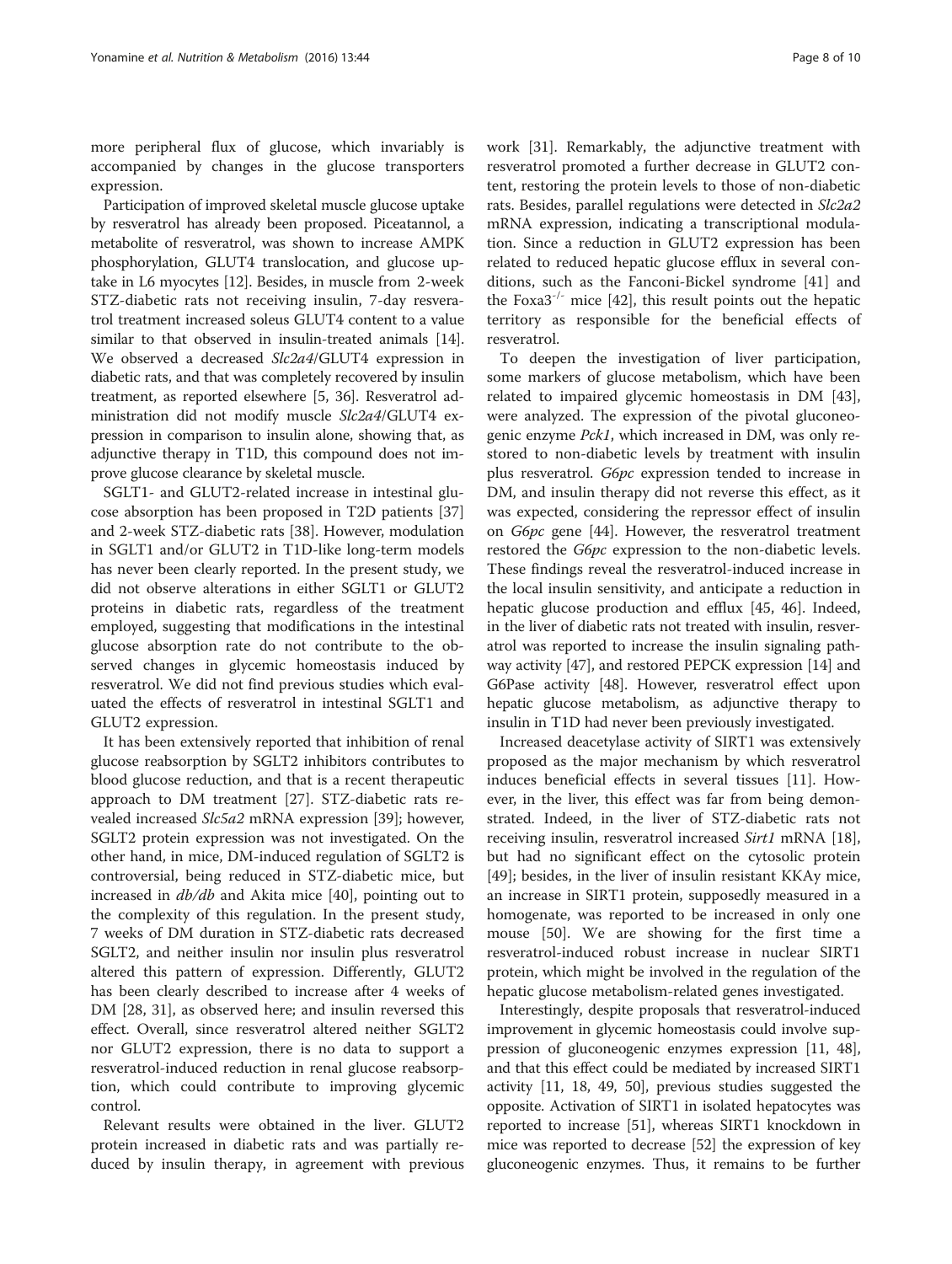<span id="page-8-0"></span>investigated whether there is a cause-effect relationship between increased nuclear SIRT1 and decreased Pck1/ G6pc expression in the liver of T1D-like rats receiving resveratrol plus insulin.

SIRT1-mediated decrease of insulin resistance has been proposed, mainly based on resveratrol treatment [11, [50\]](#page-9-0), although the participation of SIRT1 as a nuclear deacetylase is far from being clearly demonstrated in these studies. In the present study, the resveratrolinduced amelioration of glycemic control depicts improvement of insulin sensitivity, since the T1D animals were submitted to the same insulin regimen. Besides, the improvement in insulin sensitivity was observed in liver, where regulation of genes related to glucose metabolism was observed, together with increased nuclear content of SIRT1. Thus, for the first time, the insulin sensitizer effect of SIRT1 deacetylase can be rationally proposed.

#### Conclusion

In conclusion, resveratrol was able to improve glycemic control in insulin-treated T1D-like rats. This effect seems not to involve changes in glucose fluxes in the small intestine, renal proximal tubule, and soleus skeletal muscle; but to be related to several changes in the liver, where downregulation of Slc2a2/GLUT2, Pck1 and G6pc expression was observed, favoring reduction of glucose production and efflux. Besides, resveratrol increased SIRT1 nuclear protein content in liver, which may be related to the observed gene expression regulations.

#### Abbreviations

AMPK, AMP-activated protein kinase; ANOVA, analysis of variance; AU, arbitrary units; B2m, beta-2-microglobulin gene; DI, insulin-treated diabetic rat; DIR, insulin + resveratrol-treated diabetic rat; DM, diabetes mellitus; DP, placebo-treated diabetic rats; G6Pase, glucose-6-phosphatase protein; G6pc, glucose-6-phosphate catalytic subunit gene; GLUT2, glucose transporter 2 protein; GLUT4, glucose transporter 4; ND, non-diabetic rat; Pck1, phosphoenolpyruvate carboxykinase gene; PEPCK, phosphoenolpyruvate carboxykinase protein; qPCR, real-time polymerase chain reaction; RT, reverse transcriptase reaction; SEM, standard error of the mean; SGLT1, sodium-glucose cotransporter 1; SGLT2, sodium-glucose cotransporter 2; SIRT1, sirtuin 1; Slc2a2, solute carrier family 2 member 2 gene; Slc2a4, solute carrier family 2 member 4 gene; STZ, streptozotocin; T1D, type 1 diabetes mellitus; T2D, type 2 diabetes mellitus

#### Acknowledgements

This research was supported by the Nacional Council for Scientific and Technological Development (CNPq) #142187/2013-5 and by the São Paulo Research Foundation (FAPESP) #2012/04831-1.

#### Authors' contributions

CYY, EPM, MLM, HSF performed animal treatments and took care the animals; CYY performed soleus analysis, EPM liver analysis, MLM intestine analysis and HDF kidney analysis; MMO contributed for the different subcellular fractionations and Western analysis; CYY and EPM developed the nuclear analysis of SIRT1; MLC and UFM formulated the hypothesis, designed the study, and wrote the manuscript. All authors critically revised the article and approved the final version.

#### Competing interests

The authors declare that they have no competing interests.

#### Author details

<sup>1</sup>Department of Physiology and Biophysics, Institute of Biomedical Sciences, University of São Paulo, Av. Prof. Lineu Prestes, 1524, 05508-000 São Paulo, SP, Brazil. <sup>2</sup> Laboratory of Medical Investigation 18 (LIM-18) and Cell and Molecular Therapy Center (NUCEL), Medical School, University of São Paulo, São Paulo, Brazil.

#### Received: 23 May 2016 Accepted: 22 June 2016 Published online: 29 June 2016

#### References

- 1. Laron Z, Hampe CS, Shulman LM. The urgent need to prevent type 1 autoimmune childhood diabetes. Pediatr Endocrinol Rev. 2015;12:266–82.
- 2. Thomas CC, Philipson LH. Update on diabetes classification. Med Clin North Am. 2015;99:1–16.
- 3. Coleman SK, Rebalka IA, D'Souza DM, Hawke TJ. Skeletal muscle as a therapeutic target for delaying type 1 diabetic complications. World J Diabetes. 2015;6:1323–36.
- 4. American Diabetes Association. Standards of medical care in diabetes 2016. Diabetes Care. 2016;39:S1–112.
- 5. Okamoto MM, Anhê GF, Sabino-Silva R, Marques MF, Freitas HS, Mori RC, Melo KF, Machado UF. Intensive insulin treatment induces insulin resistance in diabetic rats by impairing glucose metabolism-related mechanisms in muscle and liver. J Endocrinol. 2011;211:55–64.
- 6. Bacha F, Klinepeter Bartz S. Insulin resistance, role of metformin and other non-insulin therapies in pediatric type 1 diabetes. Pediatr Diabetes. 2015; Nov 23 [Epub ahead of print].
- 7. Lebovitz HE. Adjunct therapy for type 1 diabetes mellitus. Nat Rev Endocrinol. 2010;6:326–34.
- 8. DeGeeter M, Williamson B. Alternative agents in type 1 diabetes in addition to insulin therapy: metformin, alpha-glucosidase inhibitors, pioglitazone, GLP-1 agonists, DPP-IV inhibitors, and SGLT-2 inhibitors. J Pharm Pract. 2014; 29:144–59.
- 9. Munir KM, Davis SN. The treatment of type 1 diabetes mellitus with agents approved for type 2 diabetes mellitus. Expert Opin Pharmacother. 2015;6: 2331–41.
- 10. Vinayagam R, Xu B. Antidiabetic properties of dietary flavonoids: a cellular mechanism review. Nutr Metab (Lond). 2015;12:60.
- 11. Szkudelski T, Szkudelska K. Resveratrol and diabetes: from animal to human studies. Biochim Biophys Acta. 1852;2015:1145–54.
- 12. Kasiotis KM, Pratsinis H, Kletsas D, Haroutounian SA. Resveratrol and related stilbenes: their anti-aging and anti-angiogenic properties. Food Chem Toxicol. 2013;61:112–20.
- 13. Aguirre L, Fernández-Quintela A, Arias N, Portillo MP. Resveratrol:anti-obesity mechanisms of action. Molecules. 2014;19:18632–55.
- 14. Chi TC, Chen WP, Chi TL, Kuo TF, Lee SS, Cheng JT, Su MJ. Phosphatidylinositol-3-kinase is involved in the antihyperglycemic effect induced by resveratrol in streptozotocin-induced diabetic rats. Life Sci. 2007;80:1713–20.
- 15. Do GM, Jung UJ, Park HJ, Kwon EY, Jeon SM, McGregor RA, Choi MS. Resveratrol ameliorates diabetes-related metabolic changes via activation of AMP-activated protein kinase and its downstream targets in db/db mice. Mol Nutr Food Res. 2012;56:1282–91.
- 16. Zhang J, Chen L, Zheng J, Zeng T, Li H, Xiao H, Deng X, Hu X. The protective effect of resveratrol on islet insulin secretion and morphology in mice on a high-fat diet. Diabetes Res Clin Pract. 2012;97:474–82.
- 17. Minakawa M, Miura Y, Yagasaki K. Piceatannol, a resveratrol derivative, promotes glucose uptake through glucose transporter 4 translocation to plasma membrane in L6 myocytes and suppresses blood glucose levels in type 2 diabetic model db/db mice. Biochem Biophys Res Commun. 2012;422:469–75.
- 18. Chen KH, Cheng ML, Jing YH, Chiu DT, Shiao MS, Chen JK. Resveratrol ameliorates metabolic disorders and muscle wasting in streptozotocin induced diabetic rats. Am J Physiol Endocrinol Metab. 2011;301:E853–63.
- 19. Gencoglu H, Tuzcu M, Hayirli A, Sahin K. Protective effects of resveratrol against streptozotocin-induced diabetes in rats by modulation of visfatin/ sirtuin-1 pathway and glucose transporters. Int J Food Sci Nutr. 2015;66:314–20.
- 20. Silan C. The effects of chronic resveratrol treatment on vascular responsiveness of streptozotocin-induced diabetic rats. Biol Pharm Bull. 2008;31:897–902.